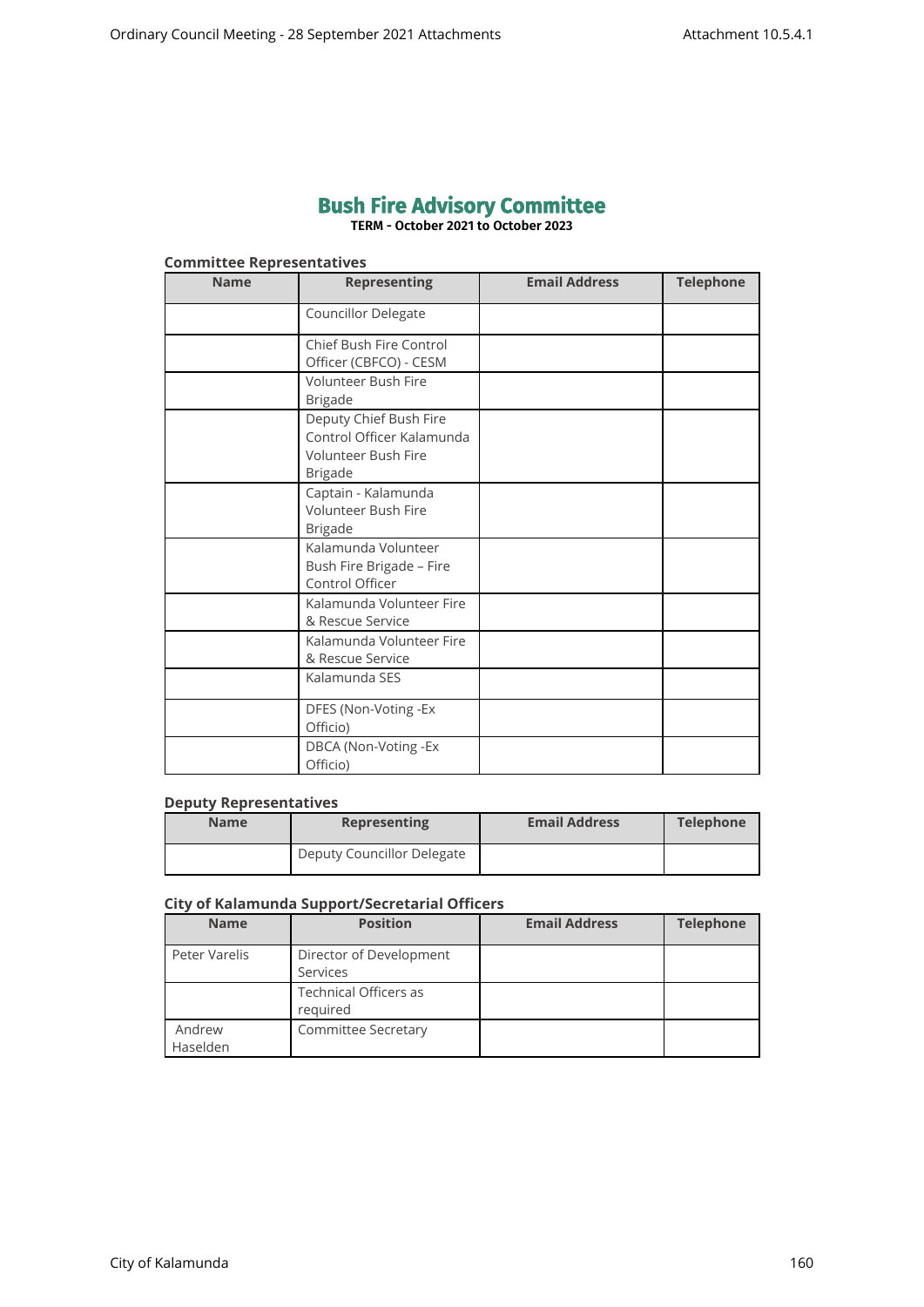# **BUSH FIRE ADVISORY COMMITTEE**

**Terms of Reference September 2021**

#### **1. Name**

The name of the Committee shall be the *Bush Fire Advisory Committee (BFAC).*

#### **2. Purpose**

To advise and make recommendations to Council on matters related to effective bush fire risk and emergency management.

#### **3. Objectives**

To consider and advise Council with regard to:

- a. All matters relating to the *Bush Fires Act 1954*.
- b. The financial affairs of the Bush Fire Brigade not covered by the Local Government Grants Scheme.
- c. The general management of the affairs of the Bush Fire Brigade.
- d. Provide advice and submissions on needs.
- e. Oversee the implementation of the policies, to assist in the development and maintenance of an appropriate emergency management and bush fire capability.
- f. Preventing, controlling and extinguishing of bush fires.
- g. The planning of the layout of fire-breaks in the district.
- h. Prosecutions for breaches of the *Bush Fire Act 1954*.
- i. The formation of bush fire brigades and the grouping thereof under group brigade officers.
- j. The ensuring of co-operation and co-ordination of bush fire brigades in their efforts and activities.
- k. Any other matter relating to bush fire control whether of the same kind, as, or a different kind from, those specified.
- l. Carrying out other functions assigned to the committee by Council.

# **4. Legislative Framework**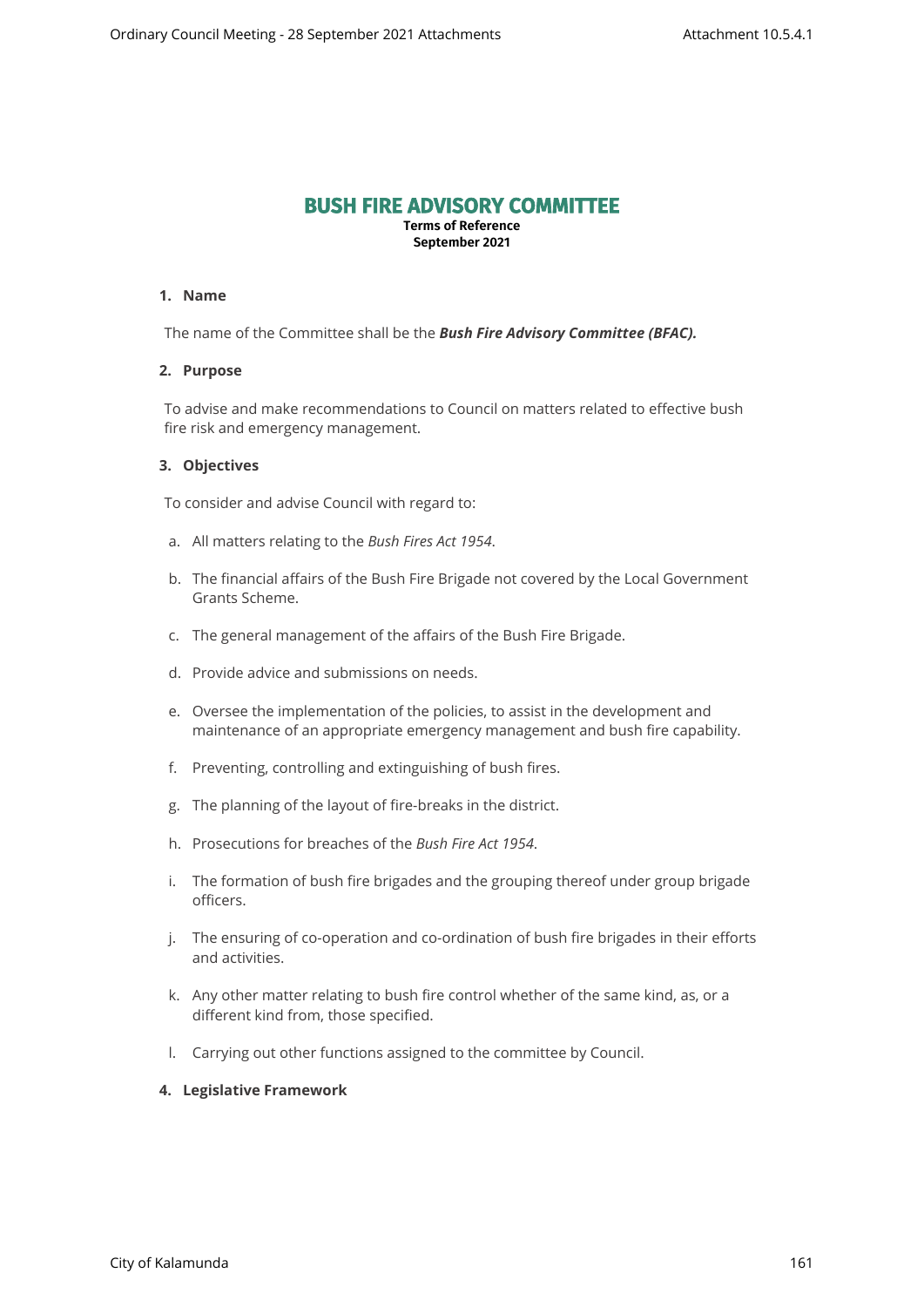Council established the Bush Fire Advisory Committee under s5.8 of the Local Government Act 1995 and is a committee for such purpose as defined under s67 of the Bushfire Act 1954.

# **5. Councils Strategic Alignment**

*Kalamunda Advancing Strategic Community Plan to 2027*  OBJECTIVE 1.2 - To provide safe and healthy environments for community to enjoy.

OBJECTIVE 4.2 – To proactively engage and partner for the benefit of the community.

# **6. Membership**

# **a) No. of Members**

A total membership of up to nine full members comprising: -

- i. One Councillor
- ii. Chief Bush Fire Control Officer
- iii. Deputy Chief Bush Fire Control Officer as appointed from time to time by the Council
- iv. Two members nominated by the Kalamunda Volunteer Bush Fire Brigade
- v. Two members nominated by the Kalamunda Volunteer Fire & Rescue Service

# **b) Ex-Officio Members**

Ex-Officio Members may be called from the following agencies:

- i. Member nominated by the Department of Fire and Emergency Services
- ii. Member nominated by the Department of Biodiversity, Conservation and Attractions
- iii. Member nominated by the State Emergency Service
- iv. Another member nominated by the Committee

# **c) Deputy Members**

Each committee shall have an appointed Deputy Councillors who is to attend meetings in the absence of the appointed Councillor.

# **d) City Appointed Representatives**

The Committee will also include City appointed representatives to provide support and are without voting rights:

- i. Manager Environmental Health and Community Safety.
- ii. Other officers as required from time to time

# **e) Term of Appointment**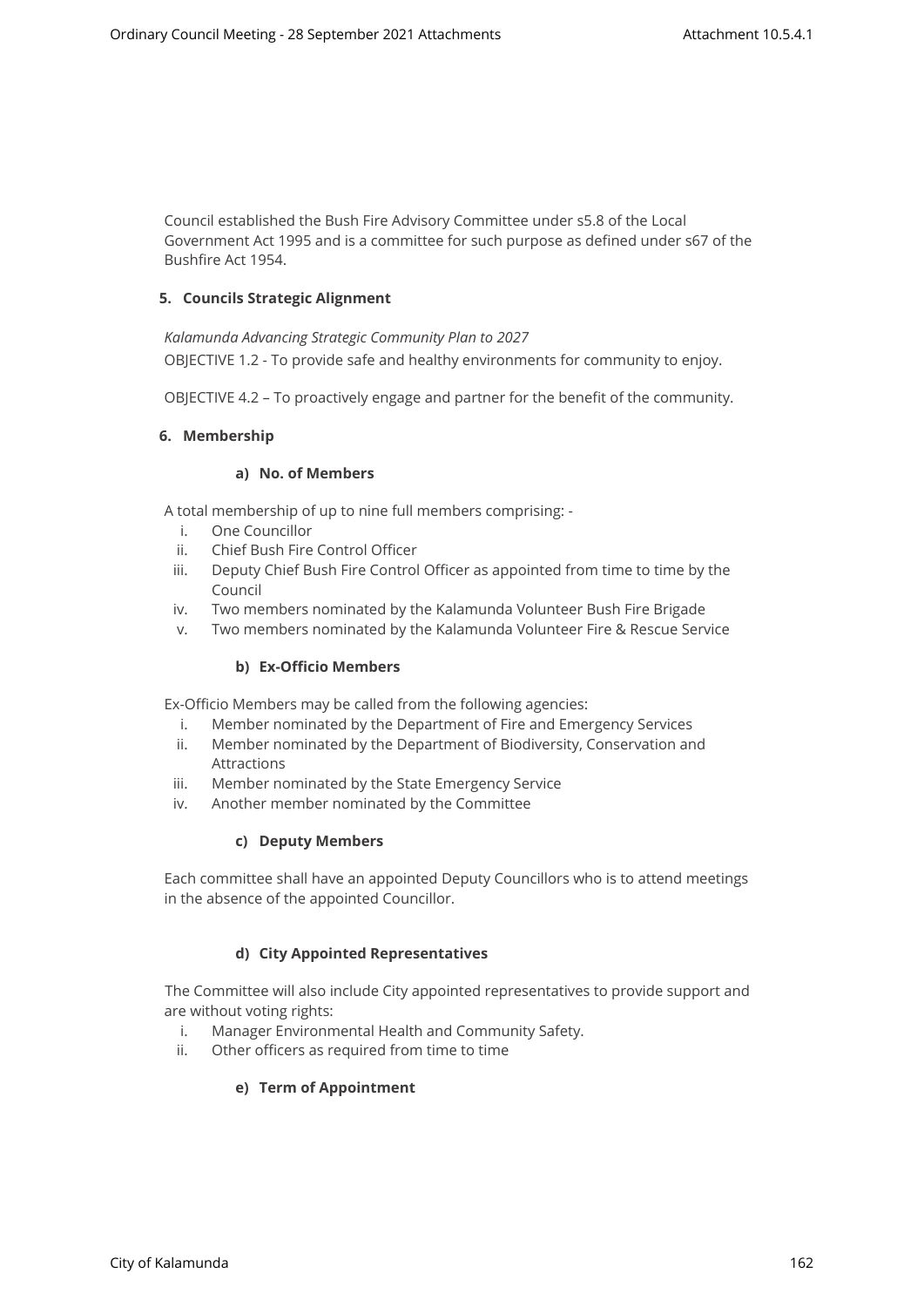Appointment is for up to two years and members are eligible for re-appointment following the Council Ordinary Election.

# **f) Resignation or Termination of Membership**

- i. Membership will be reviewed should a member miss three consecutive meetings without approved leave of absence and the Committee may choose to recommend to Council that the member is removed.
- ii. A committee member may resign from membership of the committee by giving the Chief Executive Officer or the committee's presiding member written notice of the resignation.

#### **g) Observers**

A request to attend a meeting as an observer will be approved at the discretion of the Presiding Member and the CEO.

Requests to attend as an observer should be provided to the CEO no less than two full working days prior to the meeting.

Observers:

- i. will not participate in the business of the committee.
- ii. will not be present when items of confidentiality are presented or discussed by the committee.

# **7. Perth South District Operations Advisory Committee**

- a. The City of Kalamunda shall be a member of the Perth South District Operations Advisory Committee pursuant to the powers conferred under Section 68 of the *Bush Fires Act 1954.*
- b. Membership of the Committee shall consist of two delegates from the local authority, one of which will be its Chief Bush Fire Control Officer and the other a Deputy Bush Fire Control Officer. Each member of the Committee shall have a deputy member.
- c. Meetings are to be held as prescribed by the Chairman of the Perth South Region District Operations Advisory Committee and not less than once a year.

# **8. Election of Presiding Member and Deputy Presiding Member**

The election of the Presiding Member and Deputy Presiding Member will be conducted in accordance with the provisions of the *Local Government Act 1995*.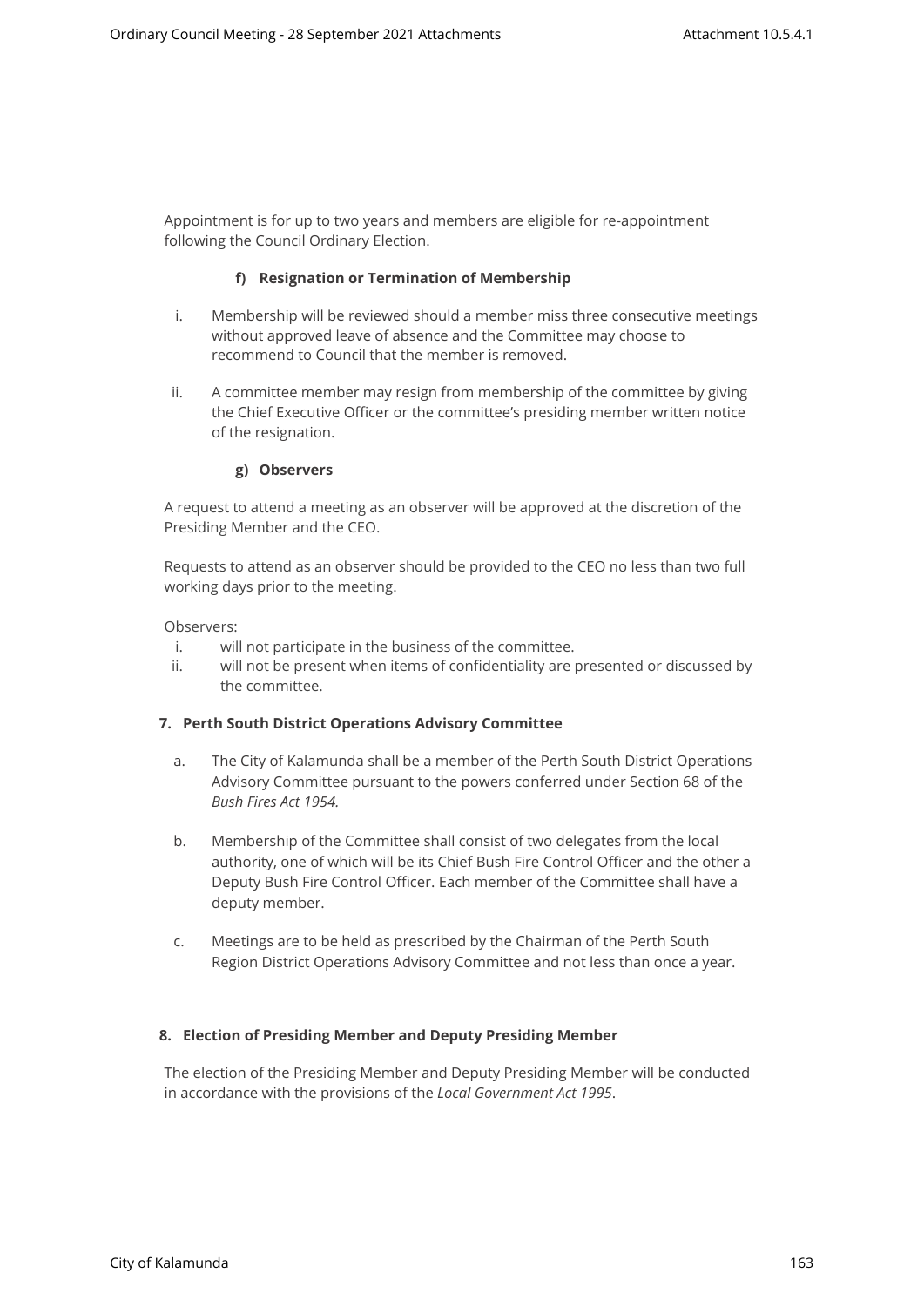#### **9. Meetings**

#### **a) Conduct of Meetings**

All meetings will be conducted in accordance with the provisions of the Local Government Act 1995 and the City's Standing Orders Local Law and the City of Kalamunda Code of Conduct.

#### **b) Inductions**

All Members will be required to attend an induction which will be held prior to the first meeting of a committee following a Council election.

#### **c) Scheduling of Ordinary Meetings**

The Committee will hold its ordinary meetings in the months of March, July (incorporating the Annual General Meeting) and October each year.

#### **d) Special or Extra Meetings and Working Groups**

The Committee may convene special meetings or working groups, under the following circumstances: -

- i. The presiding member of the Committee
- ii. By written notice to all Committee members, at least four members of the Committee must sign the notice and give a minimum of at least seven (7) days notice and state the purpose of the meeting.
- iii. By the Council.

# **e) Time and Venue**

The time and venue of meetings will be determined by the Presiding Member or the Council having due regard to the general convenience of the Committee members.

# **f) Quorum**

A quorum shall consist of at least one half of the appointed members.

# **g) Disclosure of Interests**

All Committee Members are required to disclose any financial, proximity or impartiality interests they may have in any matter to be discussed at the meeting.

#### **h) Voting**

Each appointed member present shall have one (1) vote. In the event of a tied vote, the Presiding Member is to cast a second vote.